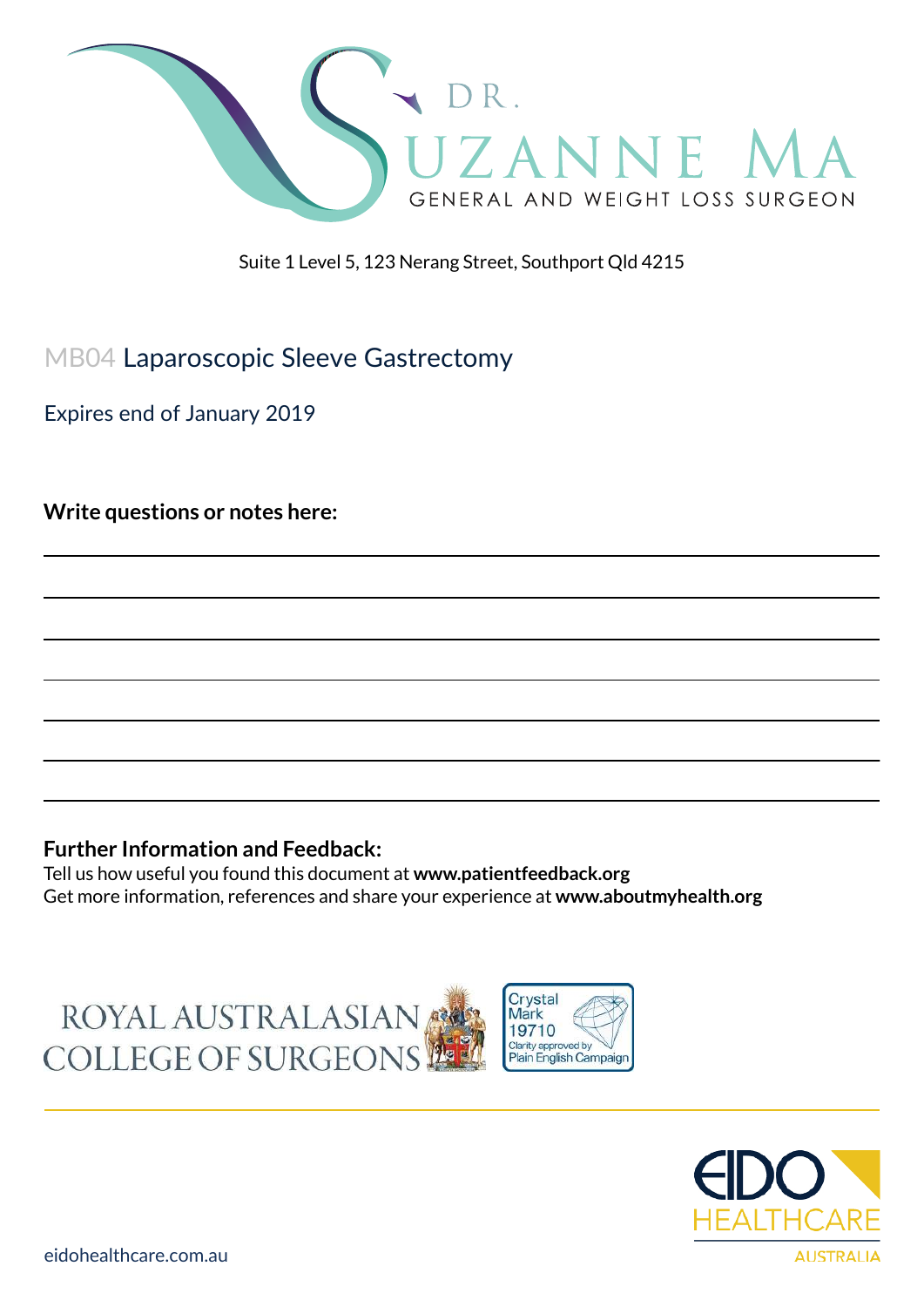## **What is a sleeve gastrectomy?**

A sleeve gastrectomy involves reducing the size of your stomach to a short tube shape (see figure 1). It works by making you feel full sooner so that you eat less.



#### Figure 1

- a Before a sleeve gastrectomy
- b After a sleeve gastrectomy

Your surgeon will assess you and tell you if a sleeve gastrectomy is suitable for you. However, it is your decision to go ahead with the operation or not.

This document will give you information about the benefits and risks to help you to make an informed decision. If you have any questions that this document does not answer, ask your surgeon or the healthcare team.

## **Is a sleeve gastrectomy suitable for me?**

Your BMI (body mass index) is a measurement used to find out if your weight is within a healthy range for your height.

A BMI score of over 30 means that you are obese. This puts your health at risk and you will benefit from a programme of healthy eating and exercise aimed at long-term weight loss.

If your BMI score is over 40 (morbid obesity), surgery may help you to achieve long-term weight loss.

Surgery may also help if you have a BMI over 35 (severe obesity) and have other medical problems such as Type-2 diabetes, high blood pressure, sleep apnoea (your breathing stops for 10 seconds or longer during sleep), breathing problems or heart disease.

Your surgeon will confirm your BMI score and carry out a detailed assessment before deciding if surgery is suitable for you. This may include asking you questions about your medical history.

Your surgeon will discuss with you the changes you need to make to your lifestyle to achieve long-term weight loss. They will need to be satisfied that you are motivated to make the changes, including keeping to a new eating plan and exercising regularly.

# **What are the benefits of surgery?**

You should be able to achieve long-term weight loss but this depends on your ability to keep to your new lifestyle.

Long-term weight loss should improve most obesity-related health problems you may have.

# **Are there any alternatives to a sleeve gastrectomy?**

The simple approach to losing weight involves eating less, improving your diet and doing more exercise. Sometimes medication given by your GP can help.

There are other surgical options to a sleeve gastrectomy.

• Gastric banding – Inserting an adjustable silicone band around the upper part of your stomach.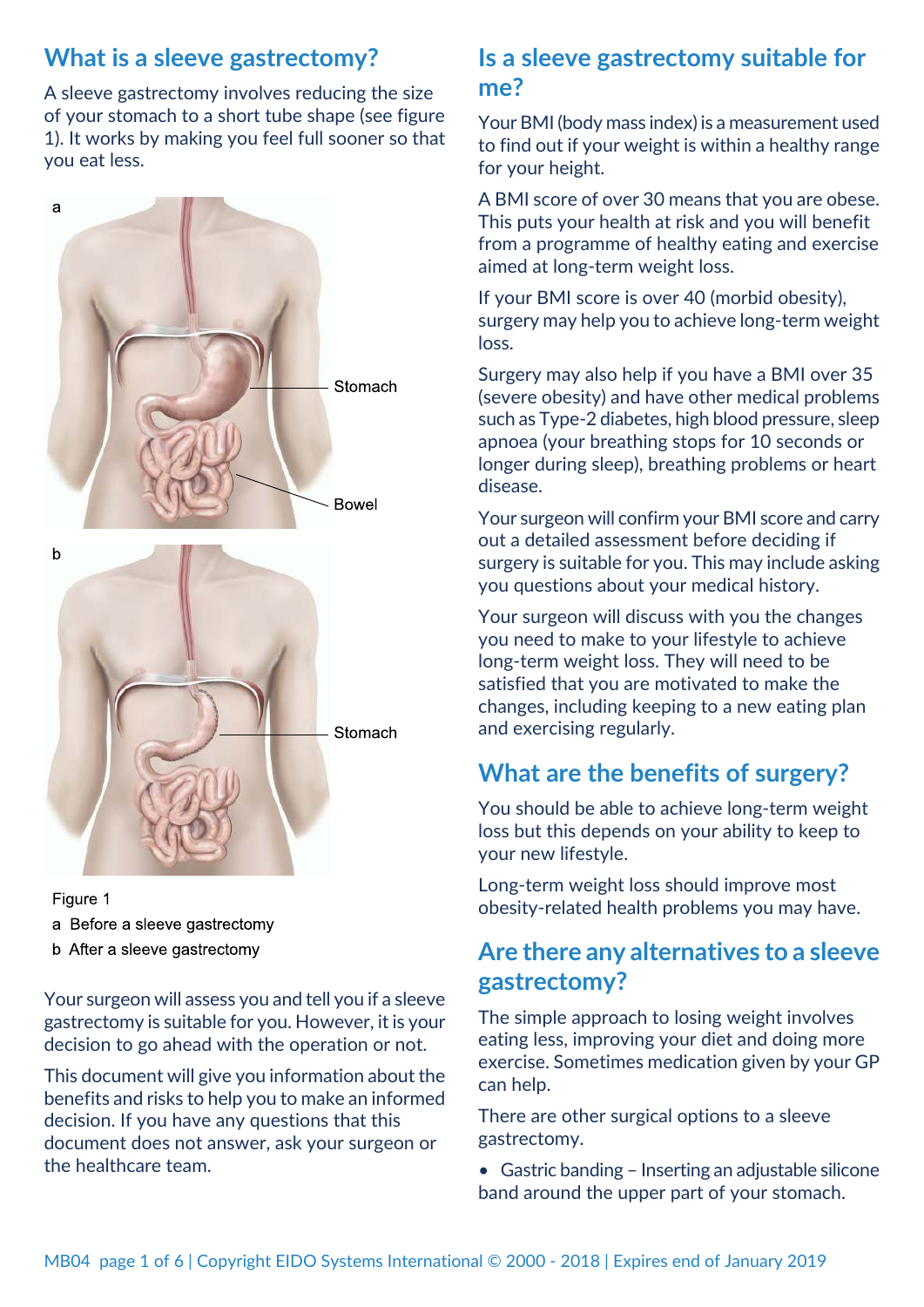• Shortening your digestive tract – Cutting away some of your bowel to limit how many calories and nutrients your body can absorb.

• Gastric bypass (also called Roux-en-Y) – Stapling your stomach to create a smaller stomach 'pouch' and then bypassing the rest of your stomach and part of your bowel.

Gastric banding has fewer complications and there is a lower risk of developing serious complications. Recovery is usually faster, as the operation does not involve cutting your stomach or other parts of your digestive system but weight loss is slower. Gastric banding is less effective for people who eat high-calorie dense food (such as mashed potato, sweets and chocolate) and drink too many liquid calories (found in sugar-rich fruit juice, soft drinks, milkshakes and alcohol).

The other surgical options change the way your digestive system works so there is a higher risk of developing long-term problems such as nutritional deficiencies and gallstones.

It may be possible to have a gastric balloon, where an inflatable silicone balloon is inserted in your stomach to make you feel full sooner so that you eat less. A gastric balloon has fewer complications as the procedure does not involve any surgery but a gastric balloon can stay in place for only up to 9 months. Although you should achieve some initial weight loss, the weight loss is not as much and is slower compared to the surgical options.

## **What will happen if I decide not to have the operation?**

The healthcare team will continue to support your efforts to eat less, improve your diet and do more exercise. Your surgeon may recommend that you go to your GP.

If your efforts are not successful, you will continue to be at a higher risk of developing serious medical problems.

### **What does the operation involve?**

The healthcare team will carry out a number of checks to make sure you have the operation you came in for. You can help by confirming to your surgeon and the healthcare team your name and the operation you are having.

The operation is performed under a general anaesthetic and usually takes one to three hours. You may also have injections of local anaesthetic to help with the pain after the operation. You may be given antibiotics during the operation to reduce the risk of infection.

Your surgeon will use laparoscopic (keyhole) surgery as this is associated with less pain, less scarring and a faster return to normal activities.

Your surgeon will make a small cut on your abdomen so they can insert an instrument in your abdominal cavity to inflate it with gas (carbon dioxide).

They will make several small cuts on your abdomen so they can insert tubes (ports) into your abdomen. Your surgeon will insert surgical instruments through the ports along with a telescope so they can see inside your abdomen and perform the operation (see figure 2).

Your surgeon will free up the part of your stomach that will be removed and separate it from blood vessels and surrounding structures. They will pass a tube (called a bougie) down your oesophagus (gullet) and into your stomach.



Figure 2 Laparoscopic surgery

Your surgeon will use the bougie to guide them while they use a stapling device to cut and seal your stomach (see figure 3).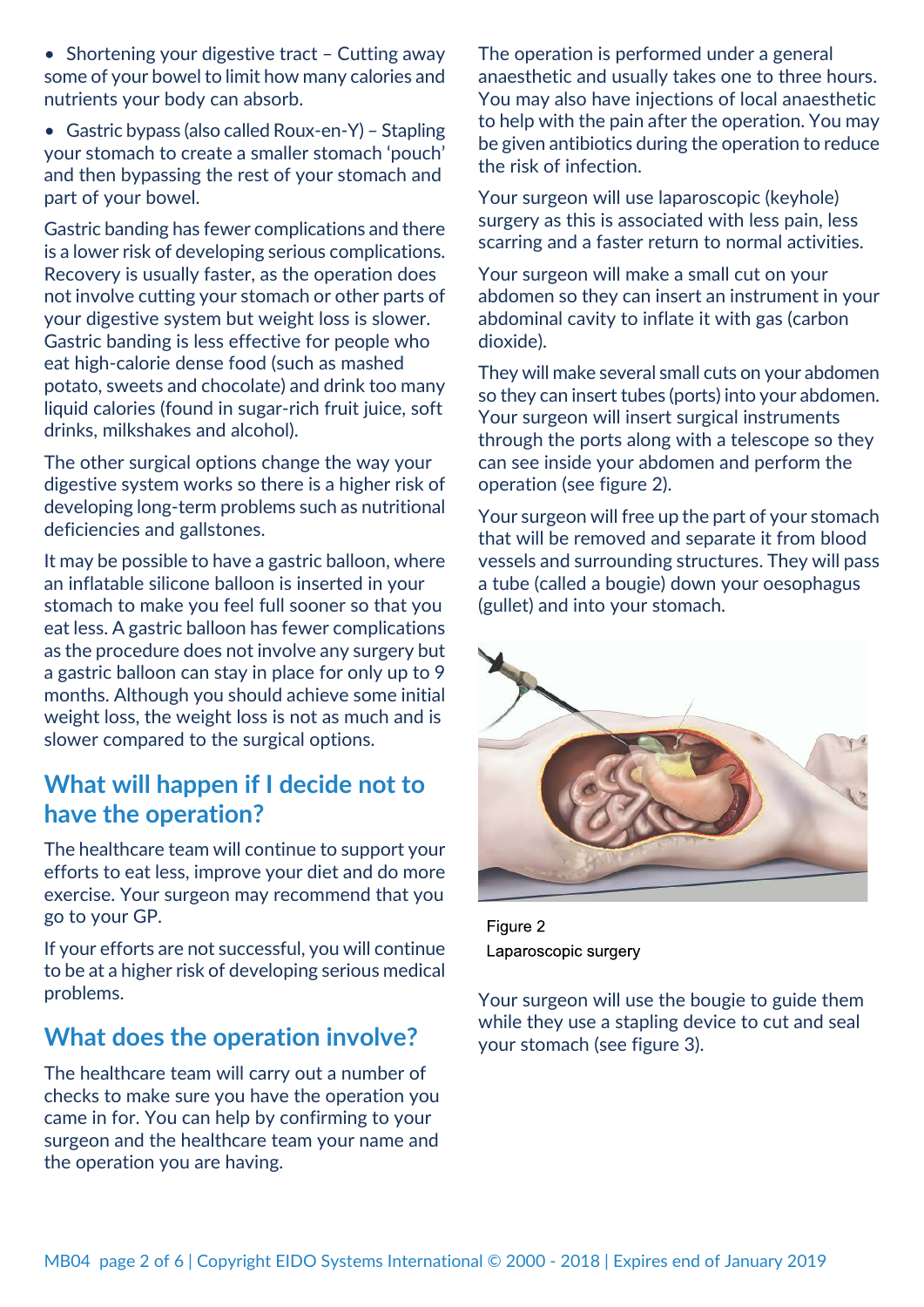

Figure 3 A sleeve gastrectomy

Your surgeon will remove the excess stomach and the bougie. They may use stitches to reinforce the staple line and may test for leaks using dye injected down a small tube.

For about 1 in 100 people it will not be possible to complete the operation using keyhole surgery. The operation may be changed (converted) to open surgery, which involves a larger cut on your upper abdomen.

Your surgeon will remove the instruments and close the cuts.

### **What should I do about my medication?**

Let your doctor know about all the medication you take and follow their advice. This includes all blood-thinning medication as well as herbal and complementary remedies, dietary supplements, and medication you can buy over the counter.

For a few weeks you may need to take liquid forms of your medication or crush your tablets. Follow your surgeon's advice about how to take your medication.

### **What can I do to help make the operation a success?**

If you smoke, stopping smoking several weeks or more before the operation may reduce your risk of developing complications and will improve your long-term health.

Your surgeon will usually give you a specific low-calorie diet to follow for several weeks before the operation, to reduce the fat content of your liver. Your liver should get smaller, making it safer for your surgeon to perform the operation. After the operation your surgeon will give you a strict eating plan. It is essential that you follow this plan to achieve long-term weight loss.

Exercise should help to prepare you for the operation and help you to recover. Before you start exercising, ask the healthcare team or your GP for advice. Keeping to an exercise programme is essential to help you to achieve long-term weight loss. Follow your surgeon's advice.

You can reduce your risk of infection in a surgical wound.

- In the week before the operation, do not shave or wax the area where a cut is likely to be made.
- Try to have a bath or shower either the day before or on the day of the operation.
- Keep warm around the time of the operation. Let the healthcare team know if you feel cold.

## **What complications can happen?**

The healthcare team will try to make the operation as safe as possible but complications can happen. Some of these can be serious and can even cause death (risk: less than 2 in 500).

Using keyhole surgery means it is more difficult for your surgeon to notice some complications that may happen during the operation. When you are recovering, you need to be aware of the symptoms that may show that you have a serious complication.

You should ask your doctor if there is anything you do not understand.

Any numbers which relate to risk are from studies of people who have had this operation. Your doctor may be able to tell you if the risk of a complication is higher or lower for you.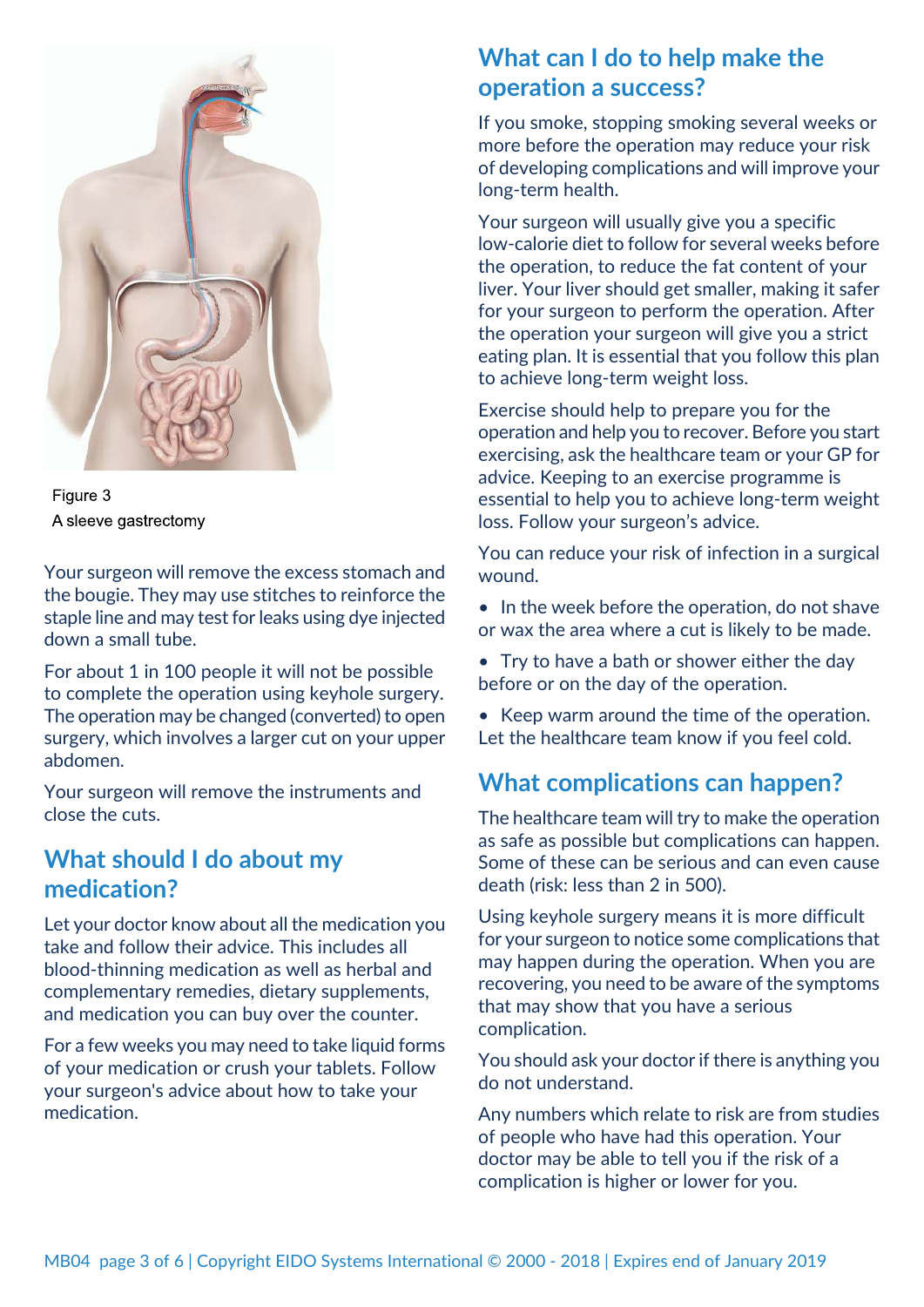### **Complications of anaesthesia**

Your anaesthetist will be able to discuss with you the possible complications of having an anaesthetic.

### **General complications of any operation**

• Pain. The healthcare team will give you medication to control the pain and it is important that you take it as you are told so you can move about and cough freely. After keyhole surgery, it is common to have some pain in your shoulders because a small amount of carbon dioxide gas may be left under your diaphragm. Your body will usually absorb the gas naturally over the next 24 hours, which will ease the symptoms.

• Bleeding during or after the operation. You may need a blood transfusion or another operation.

• Infection of the surgical site (wound). It is usually safe to shower after two days but you should check with the healthcare team. Let the healthcare team know if you get a high temperature, notice pus in your wound, or if your wound becomes red, sore or painful. An infection usually settles with antibiotics but you may need another operation.

• Unsightly scarring of your skin.

• Developing a hernia in the scar, if you have open surgery, caused by the deep muscle layers failing to heal. This appears as a bulge or rupture called an incisional hernia. If this causes problems, you may need another operation.

• Blood clot in your leg (deep-vein thrombosis – DVT). This can cause pain, swelling or redness in your leg, or the veins near the surface of your leg to appear larger than normal. The healthcare team will assess your risk. They will encourage you to get out of bed soon after the operation and may give you injections, medication, or special stockings to wear. Let the healthcare team know straightaway if you think you might have a DVT.

• Blood clot in your lung (pulmonary embolus), if a blood clot moves through your bloodstream to your lungs. Let the healthcare team know straightaway if you become short of breath, feel pain in your chest or upper back, or if you cough up blood. If you are at home, call an ambulance or go immediately to your nearest Emergency department.

### **Specific complications of this operation**

#### Keyhole surgery complications

• Surgical emphysema (crackling sensation in your skin caused by trapped carbon dioxide gas), which settles quickly and is not serious.

• Damage to structures such as your bowel, bladder or blood vessels when inserting instruments into your abdomen (risk: less than 3 in 1,000). The risk is higher if you have had previous surgery to your abdomen. If an injury does happen, you may need open surgery. About 1 in 3 of these injuries is not obvious until after the operation.

• Developing a hernia near one of the cuts used to insert the ports (risk: 1 in 100). Your surgeon will try to reduce this risk by using small ports (less than a centimetre in diameter) where possible or, if they need to use larger ports, using deeper stitching to close the cuts.

#### Sleeve gastrectomy complications

• Staple-line bleeding (risk: 1 in 100). Heavy bleeding can cause vomiting, black stools and can cause you to collapse. Sometimes the bleeding can stop but you will need a procedure to check the joins. You may need a blood transfusion or another operation.

• Staple-line leak or making a hole in your stomach or bowel. This is a serious complication that may happen if any of the joins (anastomoses) fails to heal, leaving a hole (risk: 2 in 100). This often involves a long time without food by mouth. You may need another operation.

• Sleeve narrowing (stenosis), where the line of staples narrows your stomach (risk: less than 1 in 100). This can lead to a blockage and vomiting.

• Developing acid reflux, where acid from your stomach travels up into your oesophagus (risk: 5 to 12 in 100).

• Nutritional deficiencies. Most of the nutrients from your food are absorbed in your small bowel. You will need to have regular blood tests to check your vitamin and mineral levels. The healthcare team will usually recommend that you regularly take multivitamin supplements for the rest of your life. You may need certain supplements by injection.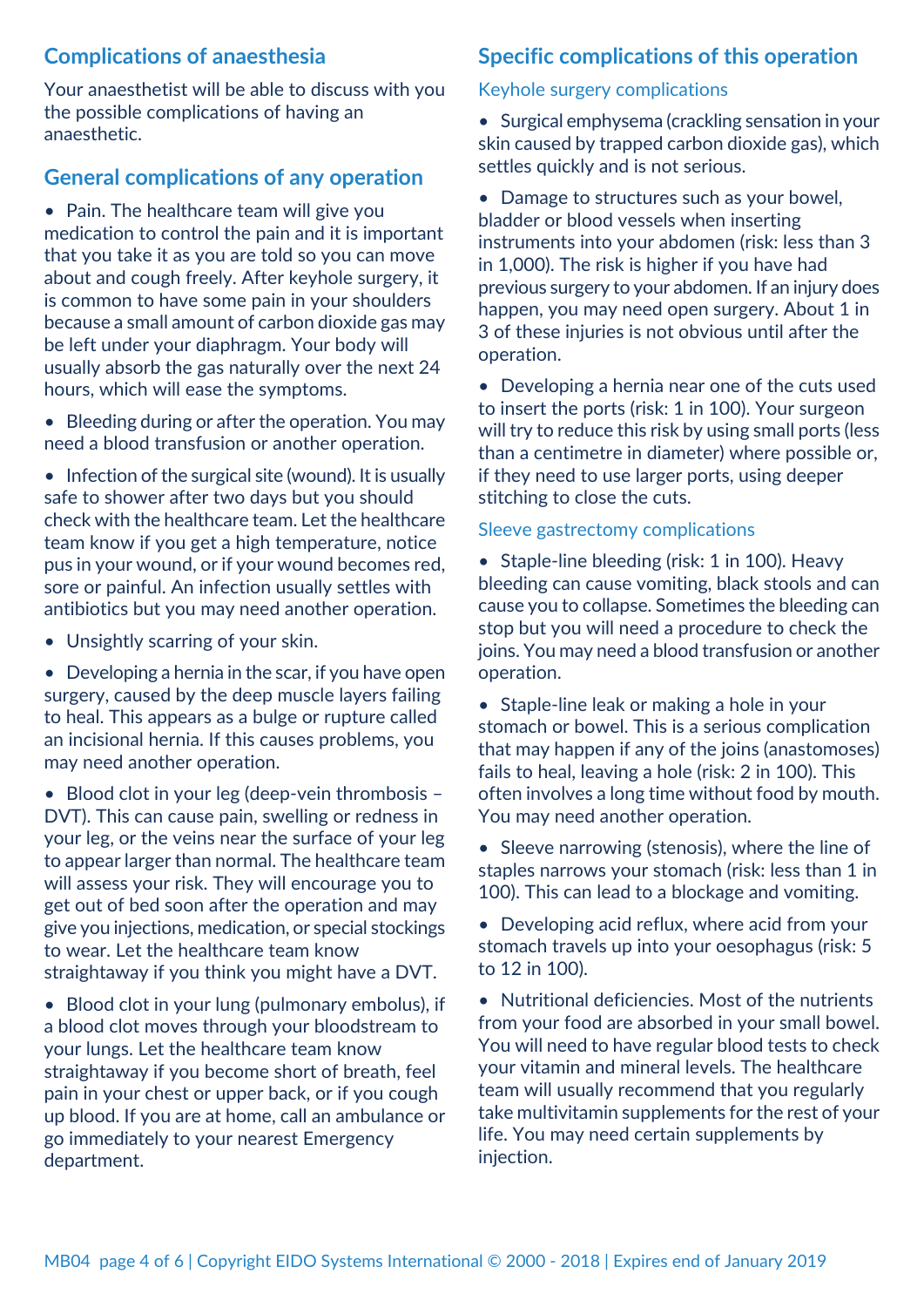### **How soon will I recover?**

#### **In hospital**

After the operation you will be transferred to the recovery area and then to the ward. If you have other medical problems, you will usually be transferred to the intensive care unit or high dependency unit for up to 24 hours and then to the ward.

You may have a barium x-ray to check for any leaks. You may need anti-sickness medication.

It is important to follow the eating and drinking instructions that your surgeon gives you. This will help to give your stomach time to settle. You will start with a liquid-only diet. You need to remember to protect your stomach by not drinking too much and taking only small sips at a time.

You should be able to go home after two to three days. However, your doctor may recommend that you stay a little longer.

You need to be aware of the following symptoms as they may show that you have a serious complication.

- Pain that gets worse over time or is severe when you move, breathe or cough.
- A high temperature or fever.
- Dizziness, feeling faint or shortness of breath.
- Feeling sick or not having any appetite (and this gets worse after the first one to two days).
- Not opening your bowels and not passing wind.
- Swelling of your abdomen.
- Difficulty passing urine.

If you do not continue to improve over the first few days, or if you have any of these symptoms, let the healthcare team know straightaway. If you are at home, contact your surgeon or GP. In an emergency, call an ambulance or go immediately to your nearest Emergency department.

#### **Returning to normal activities**

To reduce the risk of a blood clot, make sure you follow carefully the instructions of the healthcare team if you have been given medication or need to wear special stockings.

You will be able to take only liquids for a few weeks, progressing to soft food and then, after 4 to 6 weeks, to solid food. Follow the advice of your surgeon or dietician.

You should be able to return to work after two to four weeks, depending on how much surgery you need and your type of work.

Your doctor may tell you not to do any manual work for a while. Do not lift anything heavy for a few weeks.

Regular exercise should help you to return to normal activities as soon as possible. You should be able to start exercising again after a week. Before you start exercising, ask the healthcare team or your GP for advice.

Do not drive until you are confident about controlling your vehicle and always check your insurance policy and with your doctor.

### **The future**

For a year, aim to lose your excess weight at a weekly rate of around 0.5kg to 1kg (about 1lb to 2lbs).

Sometimes people who have a sleeve gastrectomy do not lose as much weight as they want to (risk: 1 in 20). This is usually caused by eating between meals, eating high-calorie dense food and drinking too many liquid calories.

You will need to come into clinic regularly for blood tests to check your vitamin and mineral levels, and to check for other long-term problems. It is important to continue to follow the course of supplements given to you by your doctor. If you feel tired, look pale and have difficulty concentrating, contact your doctor for a check-up.

For women, it may be best to wait a year before trying to become pregnant. Although pregnancy is safer if you are not morbidly obese, you may be at a higher risk of developing complications related to the operation.

The success of the operation depends on your ability to keep to your new lifestyle. On average, people who have a sleeve gastrectomy lose over half their excess body weight (the difference between their weight before the operation and their healthy weight).